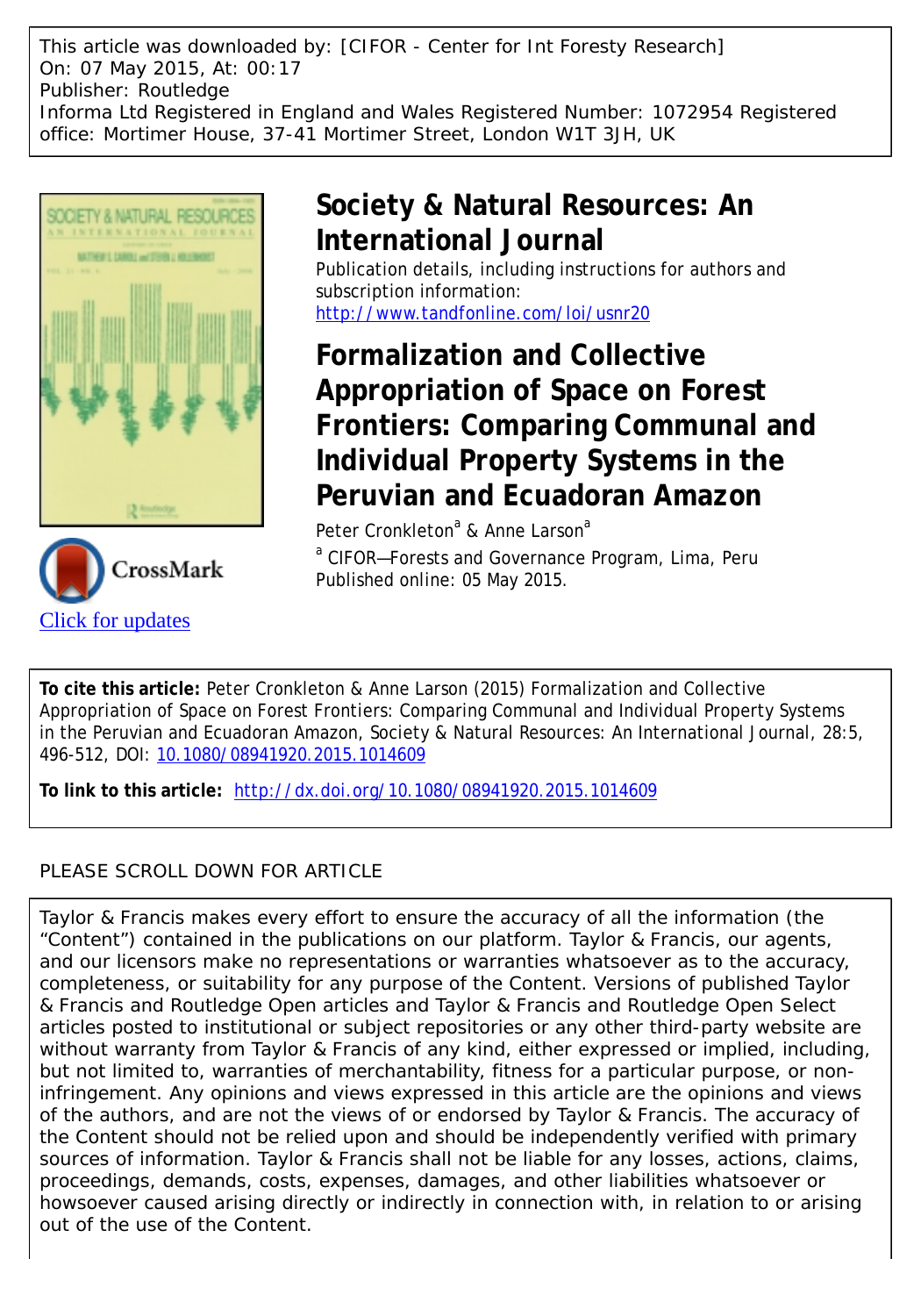This article may be used for research, teaching, and private study purposes. Terms & Conditions of access and use can be found at [http://www.tandfonline.com/page/terms](http://www.tandfonline.com/page/terms-and-conditions)[and-conditions](http://www.tandfonline.com/page/terms-and-conditions)

**It is essential that you check the license status of any given Open and Open Select article to confirm conditions of access and use.**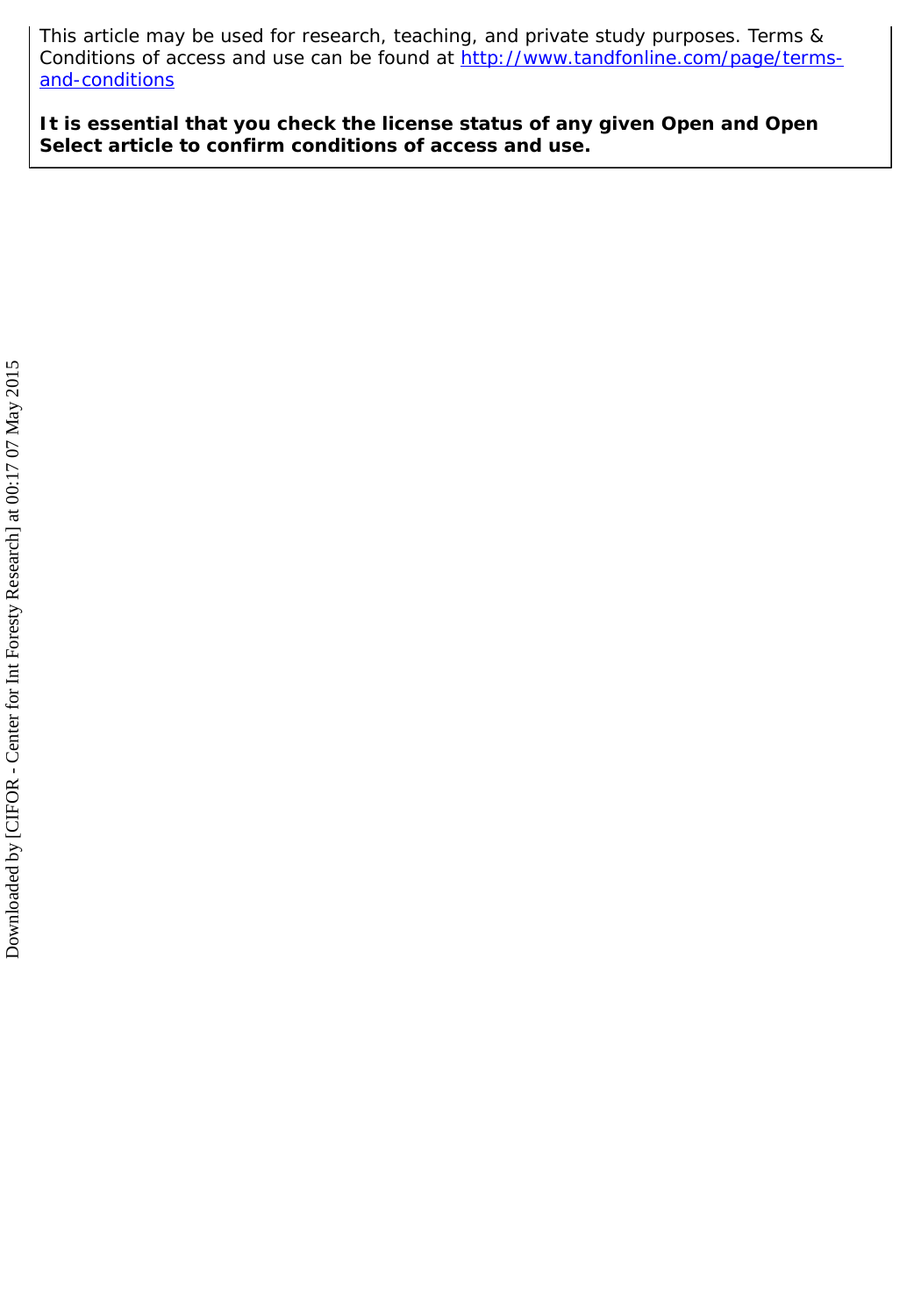

## Formalization and Collective Appropriation of Space on Forest Frontiers: Comparing Communal and Individual Property Systems in the Peruvian and Ecuadoran Amazon

## PETER CRONKLETON AND ANNE LARSON

CIFOR—Forests and Governance Program, Lima, Peru

This article compares and contrasts communal and individual properties to examine the relationship between state efforts to formalize property rights and tenure security. The article draws on a study of four landscape mosaics in the Peruvian and Ecuadoran Amazon, selected to represent dynamic forest frontiers. Though Hernando de Soto and other theorists from the property rights school emphasize private individual behavior and land allocation in many collective communities, this research also found collective behavior and land allocation in many individualized communities. The importance of the collective and social relations for both types of properties was particularly salient in the sources of tenure security identified. Though title was one important source, this was insufficient, and often formalization was found to be impermanent. Both groups also emphasized social networks and community relations, on the one hand, and demonstrated use, which further establishes the legitimacy of claims with neighbors, on the other.

Keywords Amazon, collective action, collective rights, common property, Ecuador, land tenure, Peru, property rights

The formalization of property rights in the Amazon is intended to improve tenure security and promote diverse, and sometime divergent, objectives ranging from improved livelihoods, economic development, and conservation. Over time, formalization efforts have shifted emphasis between collective or individual titling depending on the stakeholders involved, grass-roots demands made, and state capacity and willingness to respond. Regardless of the type of property, interest in formalizing rights has often emerged from conflict over multiple overlapping claims, and competition for land and resources that threatens livelihoods. As local people demand more secure access to property and associated resources, at the same time, governments aim to maintain their authority (see Sikor and Lund [2009](#page-18-0)), commodify land, and promote economic development. These processes raise several questions: How does the

 $\circledcirc$  Peter Cronkleton and Anne Larson

This is an Open Access article. Non-commercial re-use, distribution, and reproduction in any medium, provided the original work is properly attributed, cited, and is not altered, transformed, or built upon in any way, is permitted. The moral rights of the named author(s) have been asserted.

Received 2 August 2014; accepted 29 November 2014.

Address correspondence to Peter Cronkleton, CIFOR Forests and Livelihoods Program, Lima, Peru. E-mail: [p.cronkleton@cgiar.org](mailto:p.cronkleton@cgiar.org)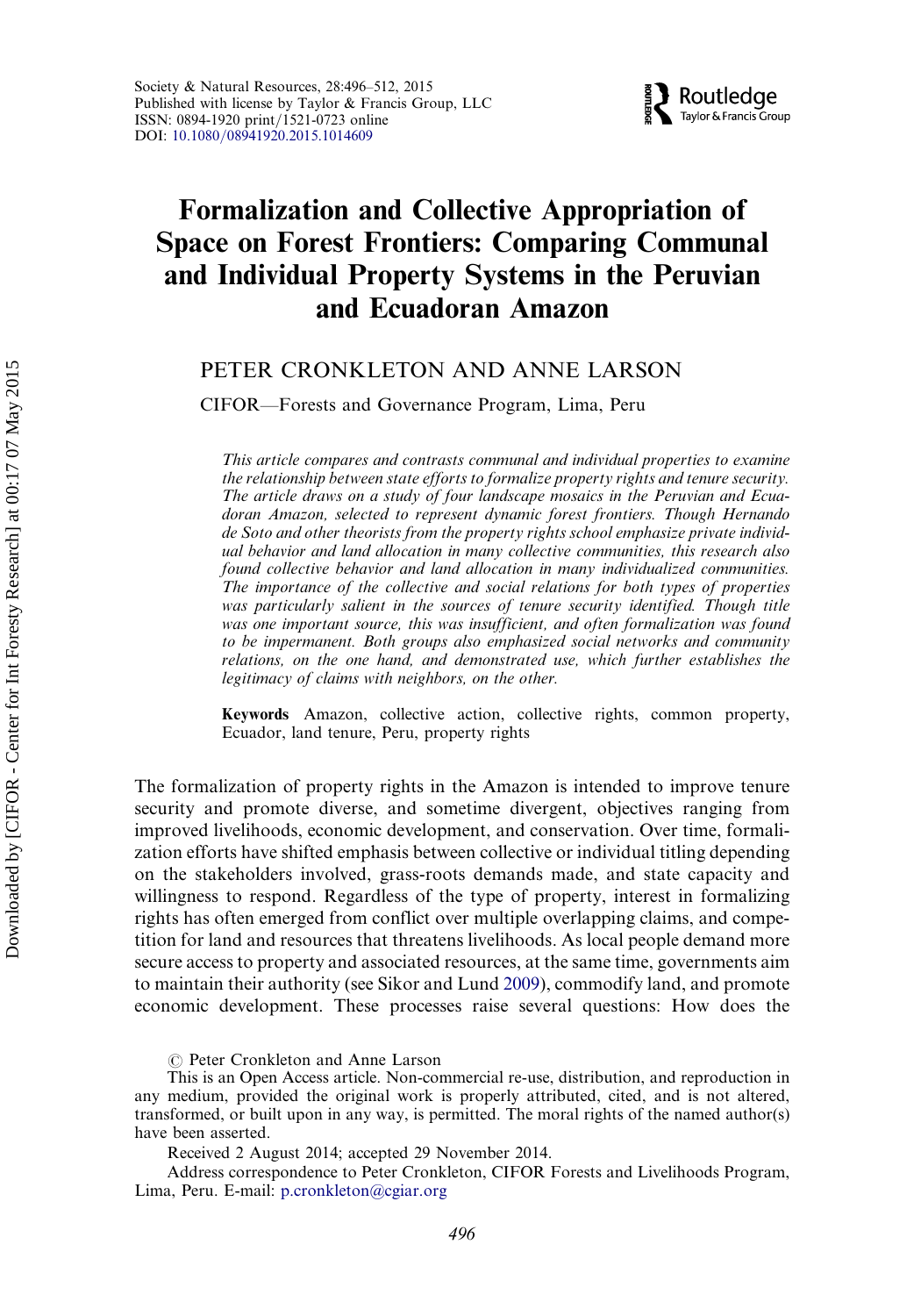appropriation or allocation of space vary between communal and individual properties in the Amazon? How is land tenure security understood across these different groups? How does formalization of different types of rights influence views of tenure security?

This article compares the nature of both collective and individual processes for establishing property rights across 21 indigenous and mestizo communities in Napo, Ecuador, and Huánuco and Ucayali, Peru. The research explored how local people defined their property, how these perceptions matched formal concepts, and how formalization influenced land tenure security. Contrary to expectations, and in spite of important differences, the research found significant similarities among the various groups. Although formal rights are distinct, residents of both types of property use collective processes and concepts to establish shared norms and define acceptable behavior for allocating natural resources. Within communal properties, residents implement a variety of arrangements based on customary norms and practices to allocate individual access rights to forest lands formally owned by the collective (see also Bremner and Lu [2006\)](#page-17-0). In a similar process, groups moving into forest frontiers for spontaneous settlement adopt collective concepts and practices to claim and subdivide space, especially where the presence of state institutions is weak. In such cases collective action is usually seen as a means toward individual ends, though at times, even after formal individual rights are granted, collective rules and concepts persist and help define the legitimacy of property claims.

For both types of property, residents reported strikingly similar sources of land tenure security. Formal recognition of rights was an ideal condition but was not always unambiguous or sufficient to provide security alone. Collective titles provide protection against incursion, but not completely. The research found that formal title in individual properties, while important in theory, is more important symbolically, as what may be formal or official at one moment could in practice slip into informality shortly thereafter. However, occupation and demonstrated use, usually by clearing land for agriculture, was also extremely important and one of the most salient practices for manifesting a claim seen as legitimate. Finally, perhaps the most important factor in providing security was the web of social relations in which individuals were embedded and that serves to enforce collective norms.

This article is organized as follows. The next section discusses land formalization in the Amazon, the claims of the ''property rights school,'' and the concept of tenure security. The third section presents the methodology of this study. The fourth section presents and discusses the findings, and the final section concludes.

### Collective and Individual Property in the Amazon: It May Not Be Avatar, but Is It a Private Property Paradise?

Formalization of land rights for rural people in the Amazon has taken different forms and spurred debate about how best to ensure the security needed for productive livelihoods. Since at least the mid-20th century, tenure reform in the Amazon for smallholders or communities<sup>[1](#page-16-0)</sup> favored the granting of individual titles to colonist settlers under agrarian reform policies (Plant and Hvalkof [2001\)](#page-17-0). In many countries, however, constitutional and other legal reforms, particularly in the 1970s and 1980s, shifted priority to the recognition of indigenous rights and, often, the right to collec-tive lands (Plant and Hvalkof [2001](#page-17-0); Roldán [2004a\)](#page-17-0). As a result, throughout the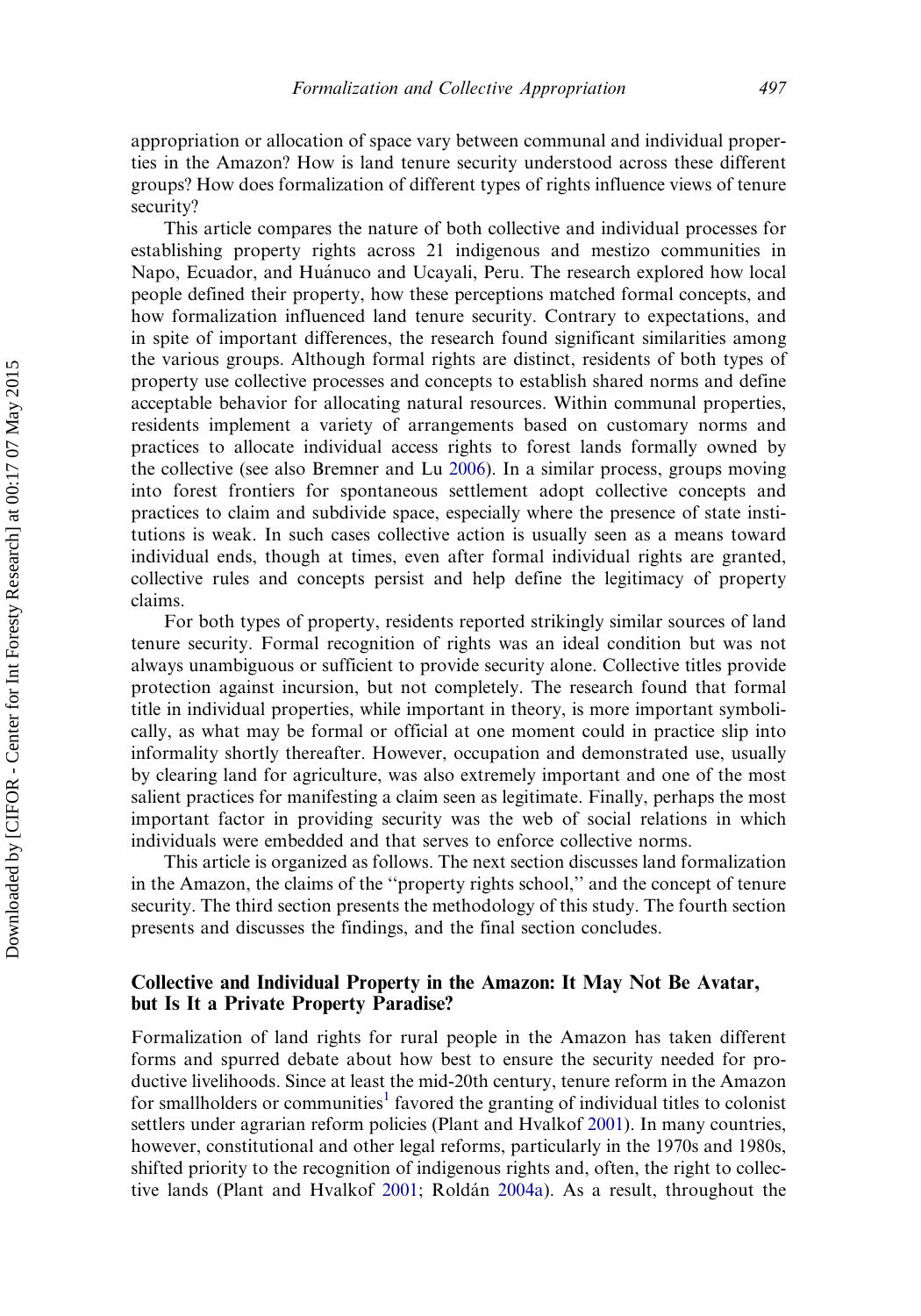Amazon, the two prevalent reform models have emphasized distinct approaches to formalization for these rural populations:

- . Titling of individual properties, primarily granted to colonist farmers and ranchers.
- . Titling (or similar forms of legal recognition) of communal properties, primarily granted to indigenous communities, as well as other traditionally forest dependent people such as rubber tappers and Brazil nut gatherers.

Discussion of formalization and titling requires a short introduction to concepts of tenure. Tenure rights refer to the social relations and institutions governing access to and use of land and resources (von Benda-Beckmann, von Benda-Beckmann, and Wiber [2006](#page-18-0)). Land tenure refers to the institutional arrangements that determine how individuals or groups gain access to land and resources, who can use the resources, for how long and under what conditions (U.S. Agency for International Development [USAID] [2008](#page-18-0)). While tenure includes both statutory and customary law, titling involves formal sanctioning of rights by state entities. As we see in the following, in regions where state presence is weak, as is the case in parts of the Amazon, the expected dichotomy between individual and collective models blurs because individuals continue to rely on collective behavior to defend their rights.

Historically, individual land titling in the Amazon has been driven by state agencies and planners promoting development and investment, often in response to grass-roots pressure from peasant farmers. In the 1970s and early 1980s, state-directed colonization programs throughout the Latin America (see Schmink and Wood [1984;](#page-18-0) Jones [1990\)](#page-17-0) attempted to initiate orderly transitions in which displaced and landless people could be resettled in areas considered unpopulated and underutilized, such as the Amazon. However, an orderly colonization process proved to be a greater challenge than expected, as the region was already inhabited, and the infrastructure associated with development plans and the promised investments set off new tides of migration and spontaneous settlement. Much of the migration and settlement in the Ecuadorean Amazon had occurred spontaneously following the opening of the frontier for oil exploration in the 1960s and 1970s (Uquillas [1984\)](#page-18-0), and similar uncontrolled occupation of land has been observed in Peru (Loker [1993](#page-17-0)). Throughout the region the incursion of migrants also set off conflicts with indigenous people and other traditionally forest-dependent populations already living there, most iconically with the rubber tappers movement in Brazil (Schmink and Wood 1992).

In the two countries covered in this study, the collective property model has progressed in fits and starts and focused from an early date on indigenous peoples. In Ecuador, for example, the laws permitting collective titling from 1937 until the ratification of the 1998 Constitution required communities to form cooperatives, ''centros,'' or associations—forms of organization foreign to indigenous people (Rolda´n [2004b](#page-17-0)). In Peru, a 1974 law (Law of Native Communities and Promotion of Agriculture in the Lower and Upper Rainforests) established the conditions for collective titling of indigenous lands. Later, in 1975, the Forestry and Wildlife Law defined forests as public property and no longer permitted titling of forest land but still allowed usufruct right (cesión en uso). Subsequently, the Peruvian government has taken actions to move away from communal titling and undercut existing collective properties. The 1993 Constitution and the 1997 Law of Titling of Peasant Community Lands were passed to facilitate the individualization of collective areas (del Castillo 1997), and collective titling of indigenous lands has stalled since 2008 (Defensoria del Pueblo [2014](#page-17-0)).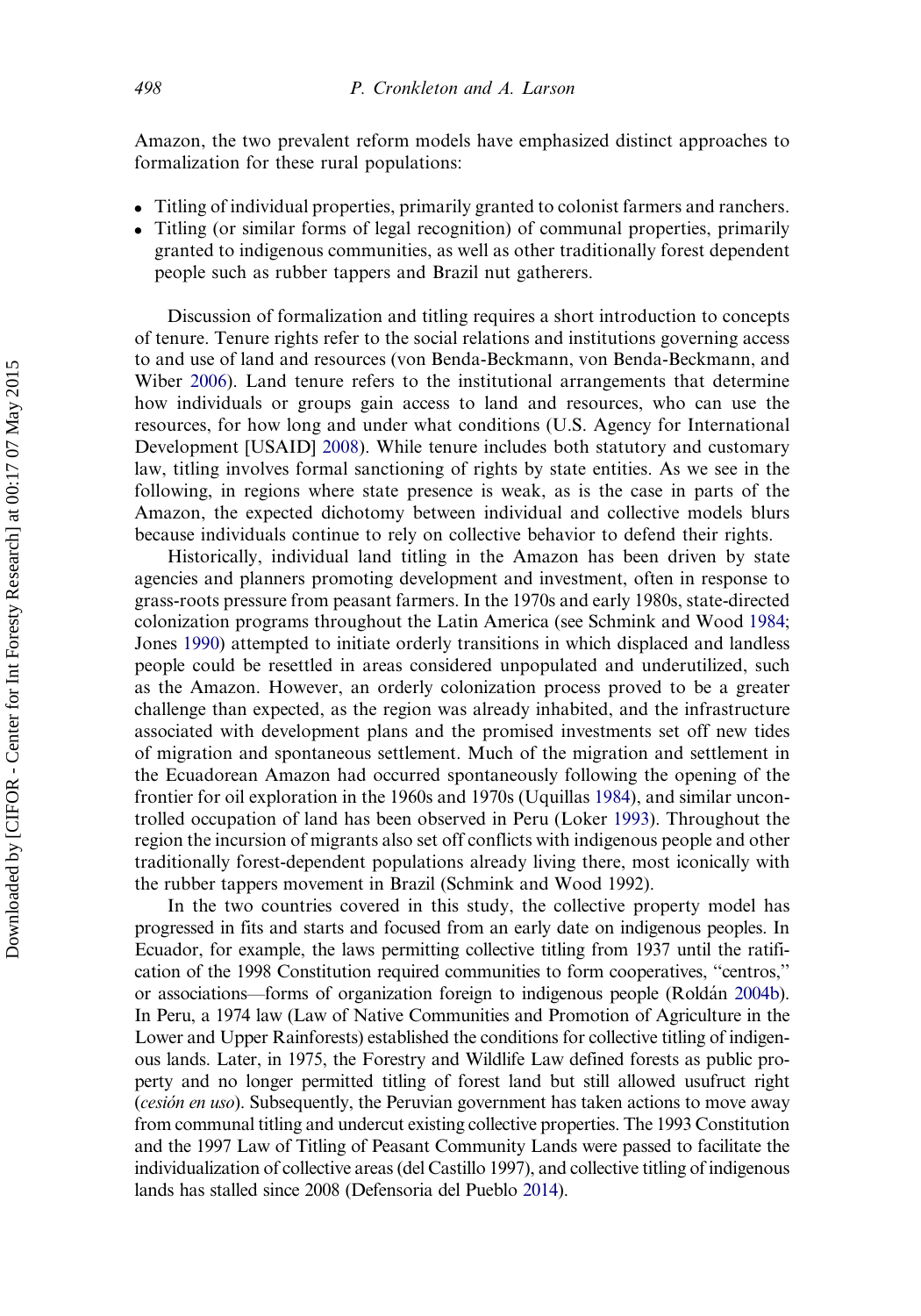In both countries, while settlement and land allocation have been occurring for decades, resource conflicts and uncertainty are still prevalent. In response, recent efforts to provide order and security to promote regional development through land titling have emphasized the formalization of individual property rights.

Hernando de Soto and property theorists with similar market capitalist ideologies, known commonly as the property rights school, have been leading proponents of individual over collective land titling (de Soto [2000\)](#page-17-0). In particular, de Soto has emphasized the similarities between indigenous and nonindigenous populations to defend his arguments. De Soto argues that indigenous people are, or want to be, fully engaged with the market economy, but are held back by the lack of ''legal tools to control their property and businesses'' (de Soto [2011,](#page-17-0) 84). De Soto bases this argument on his research in the Peruvian Amazon, where he found that ''virtually every community'' of 200 visited provides ''certificates of private possession'' over homes, farms, and hunting areas (85). That is, he found that important features of individual rights are apparent in the indigenous communities he visited. In his view, then, the solution (to poverty and development) is formalization, in particular the ''massive'' documentation of individual private property and the generation of ''unambiguous titles'' (88).

De Soto's perspective on formalization has been influential globally, and particularly in his native Peru (Kerekes and Williamson [2010\)](#page-17-0). The theory of development arising from this so-called private property school is well known: An individual land title provides tenure security, and permits the owner to obtain credit and invest in production, with competition leading to efficiency in land allocation, and further investment. In practice, this school of thought assumes that private titling can be massive, accurate, and unambiguous, and will guarantee tenure security.

The premises and promises of this theory, and their application in ''third-world'' settings or complex customary systems, have been thoroughly questioned, especially by theorists of common, customary, and ''extralegal'' property regimes. Cousins et al. [\(2005,](#page-17-0) 2) summarize the critiques of de Soto, particularly: He presents a simplistic view of the informal economy and parallel property systems, fails to explain why so many titling programs have failed and even disadvantage the poor, and fails to address the absence of a land market and recognize that ''other types of tenure ...remain more secure and certain for the poor.'' In Peru, Kerekes and Williamson ([2010](#page-17-0)) found that land title in the Amazon does not provide sufficient collateral to guarantee a loan, as public institutions do not provide sufficient enforcement authority, and as a result, residents rely on informal, local enforcement mechanisms.

Insights from common property scholars provide some foundation for understanding the importance of collective action for legitimacy of property claims. According to Ostrom ([2005](#page-17-0)), shared rules, norms, and strategies constitute the institutions that govern collective action and structure interaction. Though intended for studying management of common pool resources, these collective norms help explain the behavior of smallholders in our field sites, who need to navigate the allocation and use of land and resources, as well as create mechanisms to mediate conflict often on their own with minimal support from external authorities. Rudel ([1995](#page-17-0)) identified similar behavior among colonists in Ecuador: Cooperation in the construction of community infrastructure ''forged bonds of friendship and mutual aid'' and ''prompted the emergence of informal social controls,'' including respect for their neighbors' land claims.

In a different context, Katz (2001) observed that ''where significant social capital exists among natural resource users, it fosters a sense of ownership and respect for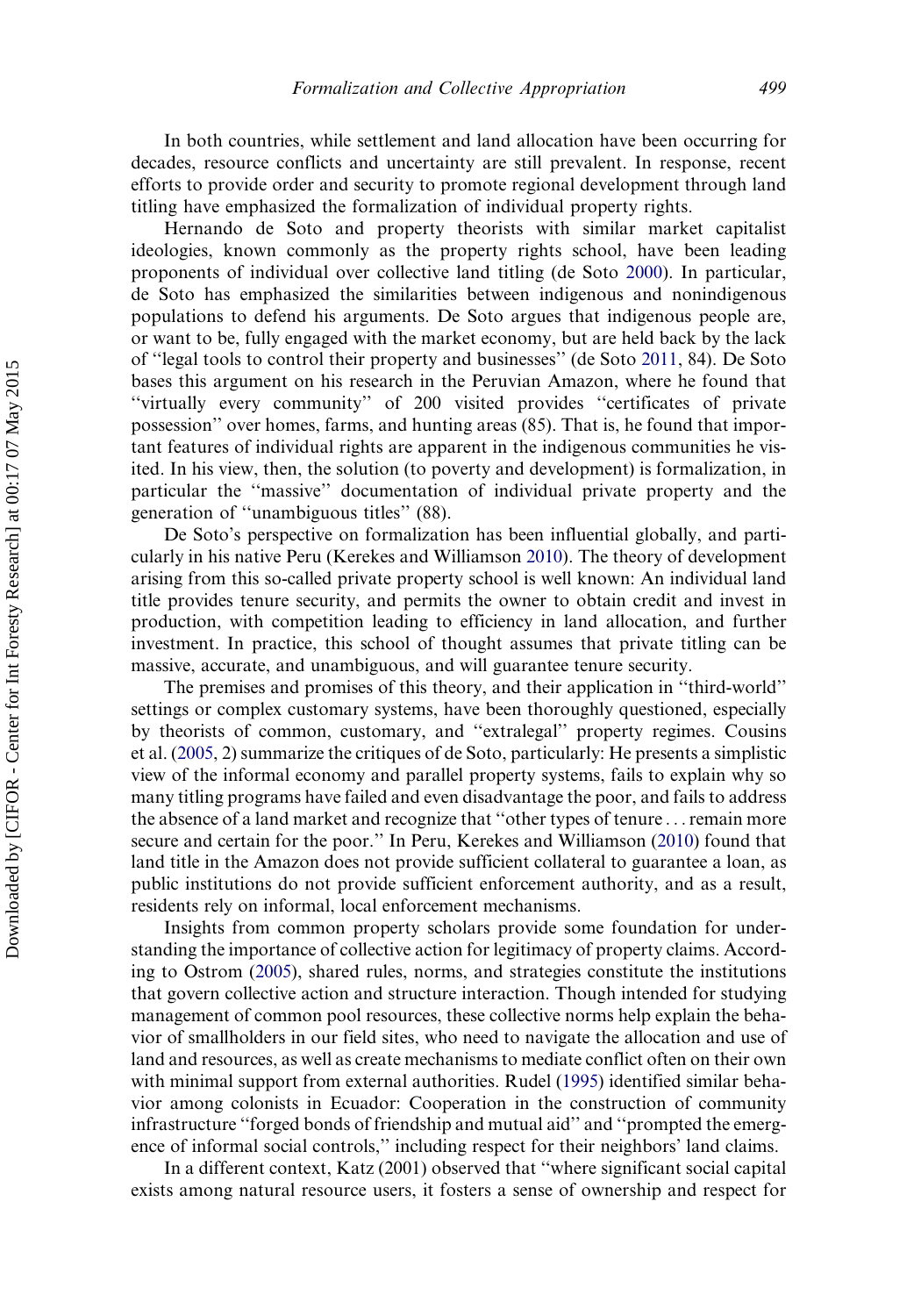boundaries,'' even outside of collective regimes and in the absence of clearly defined property rights. Other authors have made similar points about the importance of social relations and networks for defining and enforcing property rights: how membership in ''communities and villages and clans and neighborhoods'' provides security (Bromley [2008,](#page-17-0) 26), or how complex relationships and combinations of rights and obligations allow groups to maintain their claims to land (von Benda-Beckmann and von Benda-Beckmann [1999\)](#page-18-0). These views call into question the assumption that title alone is sufficient to provide tenure security.

Tenure security refers to the degree to which an individual or group believes its relationship to land and other resources is safe, rather than in jeopardy (Poffenberger [1990](#page-17-0)). For Meinzen-Dick and Mwangi [\(2009](#page-17-0), 310), security reflects ''the ability of an individual to appropriate resources on a continuous basis, free from imposition, dispute or approbation from outside sources, as well as the ability to claim returns from investment in the resource.'' These two definitions emphasize, respectively, the perception and the practice of tenure security. A title may or may not increase one's sense of secure possession. For example, to be meaningful, the right of possession established by a title must be protected and defended by the state if it is threatened. Not all states are functional or fair, and not all people necessarily have the same access to state protection. Hence, though in many cases titles can grant security, in others they may undermine it. Several authors have demonstrated that those who have greater access to the legal system, through wealth or manipulation, have won out in tenure battles even if other, poorer actors have legal title and/or legitimate prior claims (Nygren [2004;](#page-17-0) Broegaard [2009](#page-17-0)). Cousins et al. ([2005\)](#page-17-0) argue that titles can increase insecurity for the poorest sectors by facilitating dispossession. Titling can create opportunities for elite capture (Meinzen-Dick and Mwangi [2009\)](#page-17-0). Also, security in traditional property systems is embedded in social relations, and these relations are altered by the issuance of title. ''The offer of formal titles to the poor presents them with the need to decide whether to exchange their embeddedness in one community for an uncertain embeddedness in another community''; rather, group membership is key to security (Bromley [2008,](#page-17-0) 26). Hence, in some cases informal or customary relations are more important—and more secure—than formal titles (Cousins et al. [2005](#page-17-0)).

This article explores these issues further by comparing local perceptions of property and the resulting tenure security in indigenous and nonindigenous communities in the Amazon. There is no doubt that the vast majority of the smallholders and indigenous people interviewed see titling and/or formalization as desirable and as a key element of secure tenure. However, it was only one factor. Though, like de Soto, we found individual (household) subdivisions in most indigenous communities, we also identified collective behavior in nonindigenous communities that claim individual rights. In fact, with regard to tenure security, the research suggests that both indigenous communities with collective rights and smallholder communities with individually held lands depend on collective institutions and social relations for land rights to be seen as legitimate and secure.

#### **Methods**

To examine the nature and variation of property rights as perceived by local people, we sampled multiple indigenous and mestizo communities and households within four polygons in the Peruvian and Ecuadorean Amazon. The polygons were located in the Ecuadoran province of Napo and in the Peruvian departments of Ucayali and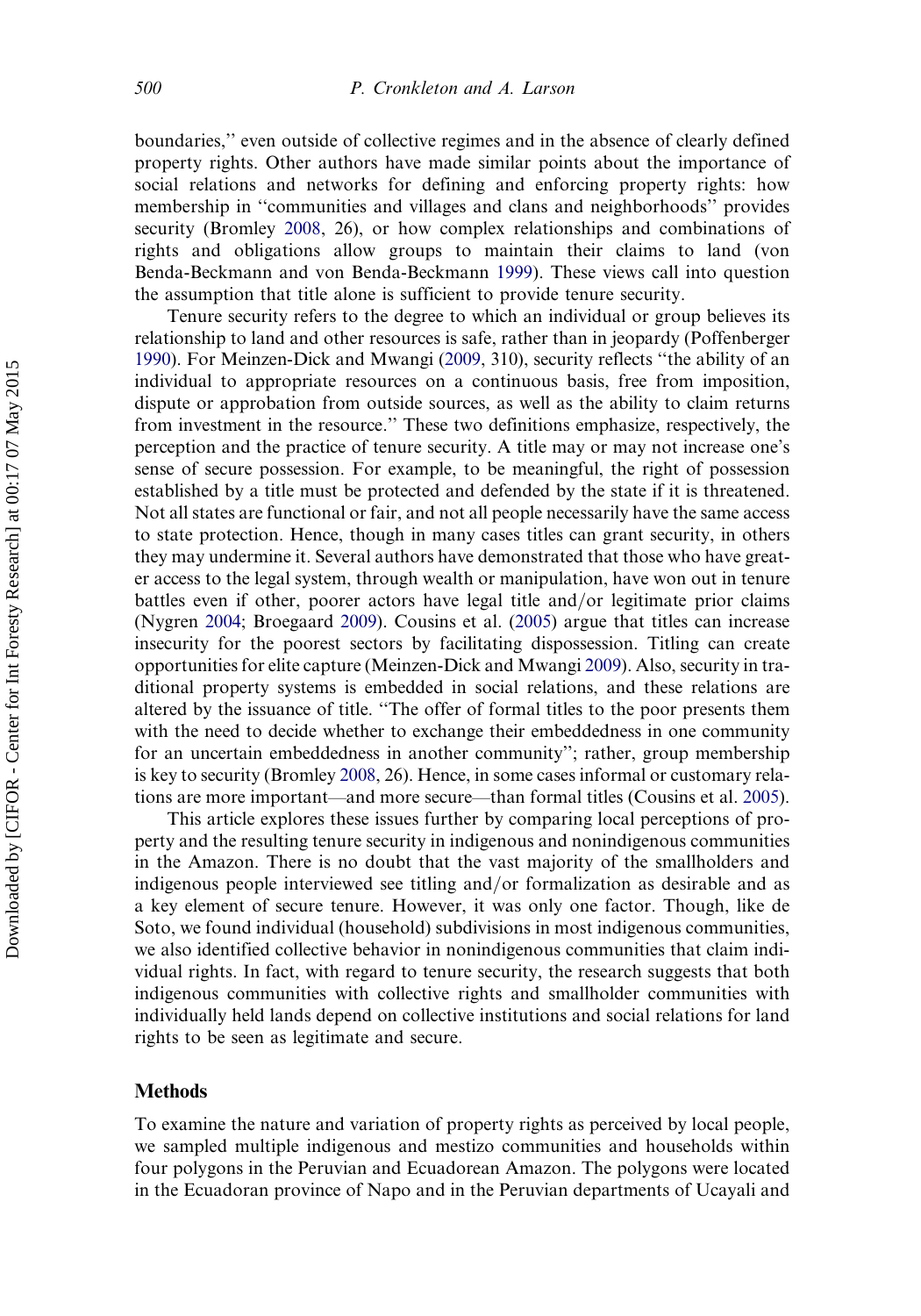Huánuco. The polygons, covering approximately 80,000 hectares each, were defined by the research team and partners to encompass diverse landscape mosaics that supported a variety of stakeholders with both collective and individual property rights. We attempted to capture multiple ethnic groups and variation in access, forest cover, and age of settlement. We also wanted polygons to reflect landscape variation typical of agricultural frontiers in a finite geographic area but also needed to take into account the interests of partners and the relationships required to gain access to the communities.<sup>[2](#page-16-0)</sup> To the extent possible in each country, we attempted to place one polygon in a more settled ''old frontier'' area, and the other in a more active "new frontier," to account for settlement age.

We named the polygons after the local administrative unit that occupied most of the targeted area. In Ecuador the polygons were named Cotundo and Chontapunta for the principal parishes (see Figure 1). In Peru the polygons were named Honoria



Figure 1. Research sites in Ecuador.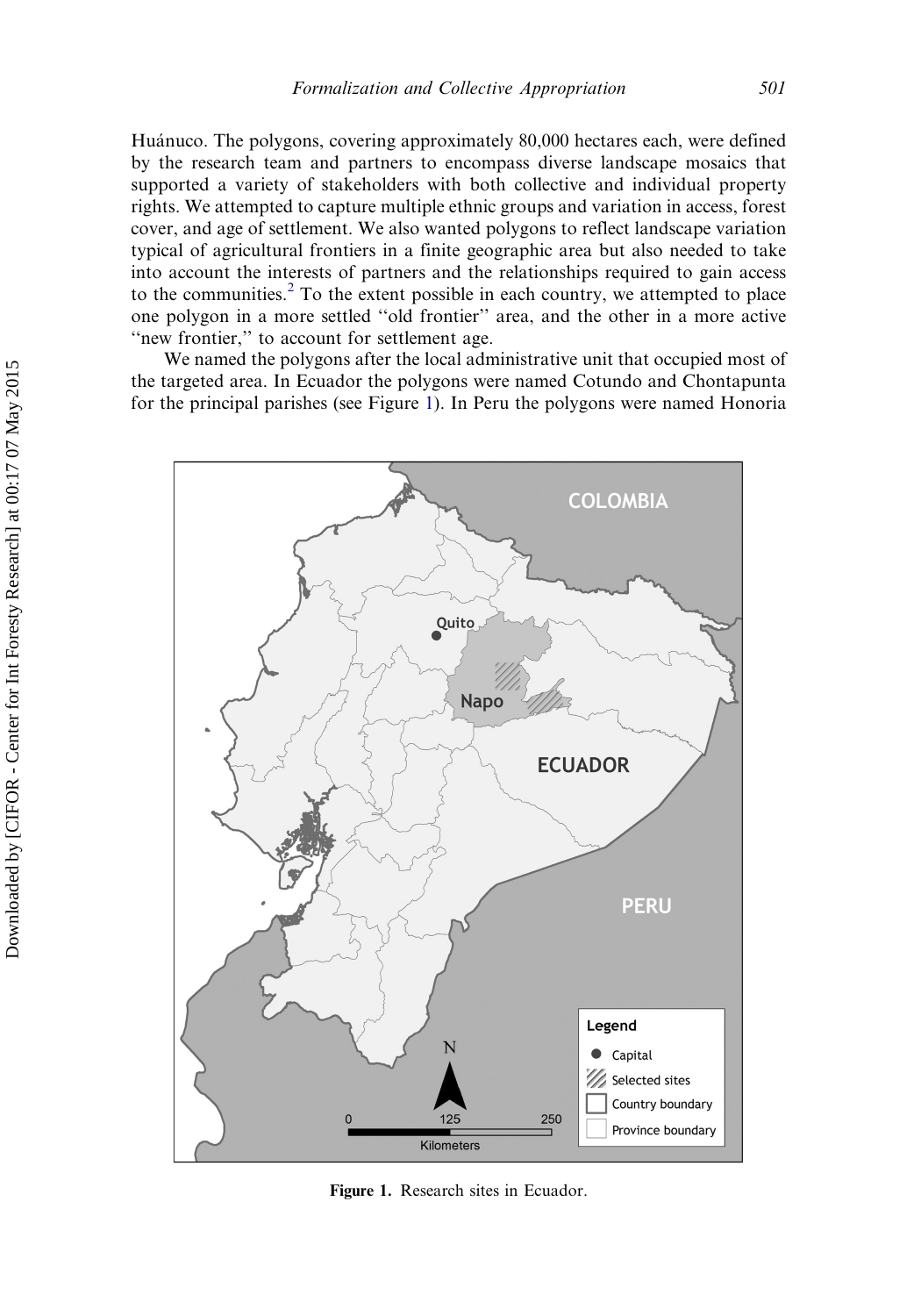

Figure 2. Research sites in Peru.

and Codo de Pozuzo for the main districts in those areas (see Figure 2). These sites were not intended to be representative of the Amazon as a whole but only to illustrate property dynamics.

The Cotundo polygon was considered an older frontier site. It is centered near the intersection of the Baeza–Tena highway and the Hollı´n–Loreto highway north of the provincial capital Tena. Portions of the polygon include the protected areas Reserva Ecologica Antisana and Parque Nacional Sumaco Napo Galeras. The stakeholder groups identified in Cotundo included indigenous Kichwa communities with collectively titled lands, and both Kichwa and Mestizo communities with lands held or titled individually. The Kichwa collectively titled properties included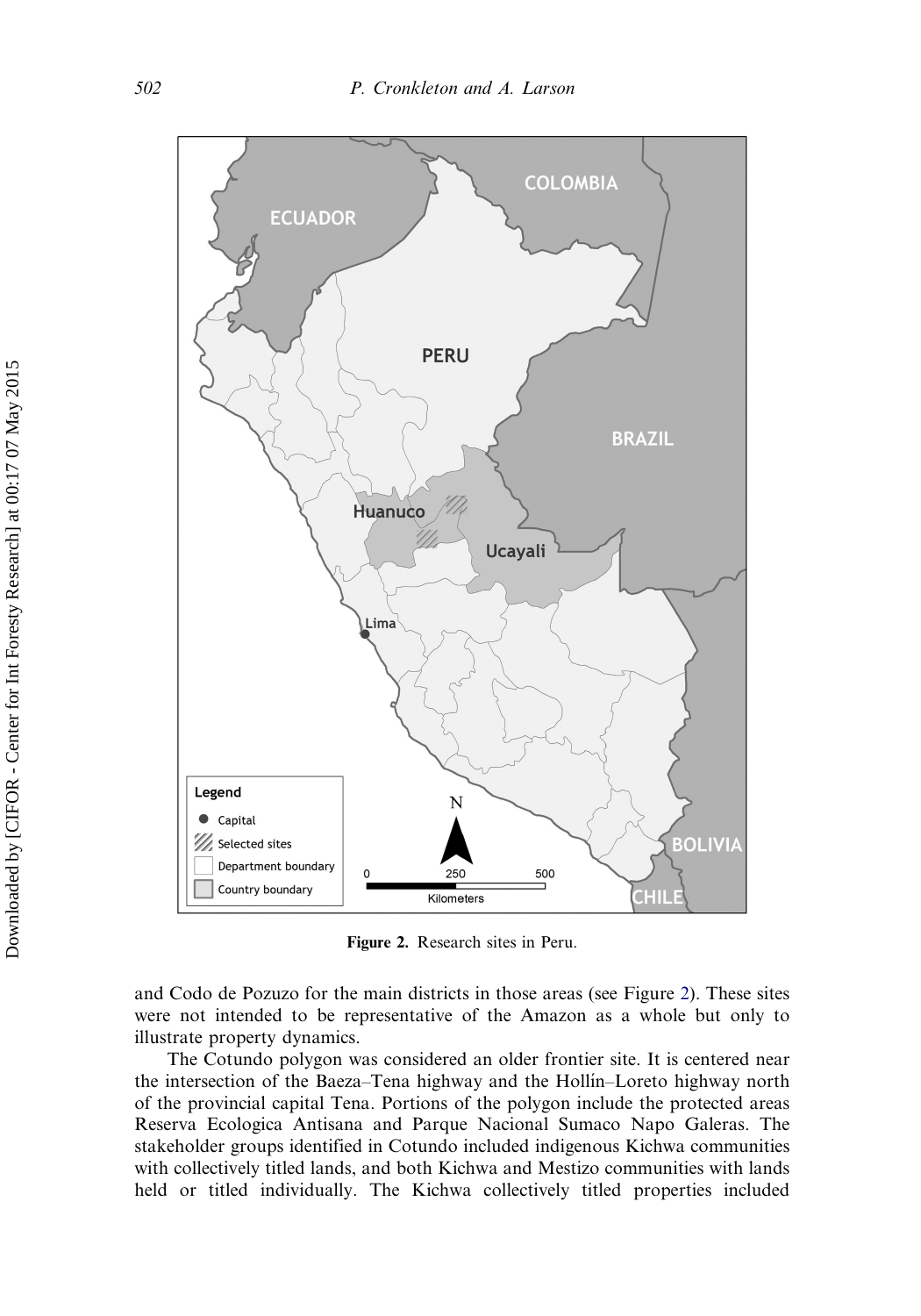multicommunity territories and single-community territories. Three multicommunity territories were partially within the polygon, with 16 communities (out of 26) falling within the polygon. There also were 12 individual Kichwa communities with a collective title. Among the communities with individualized property rights there were 20 Kichwa and 7 mestizo communities. For focus-group interviews, four Kichwa communities with collective rights were selected and one mestizo community with individual rights was selected.

The Chontapunta polygon was considered the newer frontier site. It is located east of the provincial capital, Tena, and is transected west to east by the Napo River and the Tena–Chontapunta road. There were 43 communities in the polygon. Of these, 18 were Kichwa communities with collective titles and 4 were from a Waorani collectively titled territory. There were also 7 Kichwa and 14 Mestizo communities where residents had individual property rights. Focus groups were held in two communities with collective rights, one Kichwa and one Waorani, and in one Kichwa and one Mestizo community with individual rights.

In Peru, the Honoria polygon was considered an older frontier. It is located 76 km from Pucallpa, the capital of Ucayali, near the intersection of the Pachitea and Ucayali rivers. The southern edge of the polygon included portions of the buffer zone of the El Sira National Protected Area (an indigenous co-management area). There were seven Shipibo indigenous communities fully or partially within the polygon, six with collective rights and one with a request for collective property that was pending. We selected three communities, including the one without title. In addition, there were 27 mestizo communities where residents claimed individual property rights. We selected four of these communities.

The Codo de Pozuzo polygon was considered a newer frontier. It is located north of Oxapampa and Pozuzo and mostly between the Pozuzo and the Sungaruyacu Rivers. In Codo de Pozuzo there were two collectively titled Cacataibo indigenous communities partially within the polygon. In addition, there are 14 mestizo communities where residents claim individual properties. We selected one Cacataibo community and four mestizo communities for our sample Table 1.

For each polygon, key informants and partners mapped out population centers and described the general characteristics of the population in terms of official property type (e.g., collective or individual), ethnicity, and accessibility. Once a rough categorization of the population was completed, we purposefully selected communities to

| Polygon        | Key<br>informants | Property type |                         |            |                                    |          |
|----------------|-------------------|---------------|-------------------------|------------|------------------------------------|----------|
|                |                   | Collective    |                         | Individual |                                    |          |
|                |                   | Focus         | HН<br>groups interviews | Focus      | HН<br>groups interviews interviews | Total HH |
| Cotundo        | 18                | 4             | 74                      |            | 33                                 | 107      |
| Chonta Punta   | 8                 |               | 37                      | 2          | 38                                 | 75       |
| Honoria        | 12                | 3             | 29                      | 4          | 40                                 | 69       |
| Codo de Pozuzo | 8                 |               | 15                      | 4          | 38                                 | 53       |
| Totals         | 46                | 10            | 155                     |            | 149                                | 304      |

Table 1. Sample distribution by polygon and property type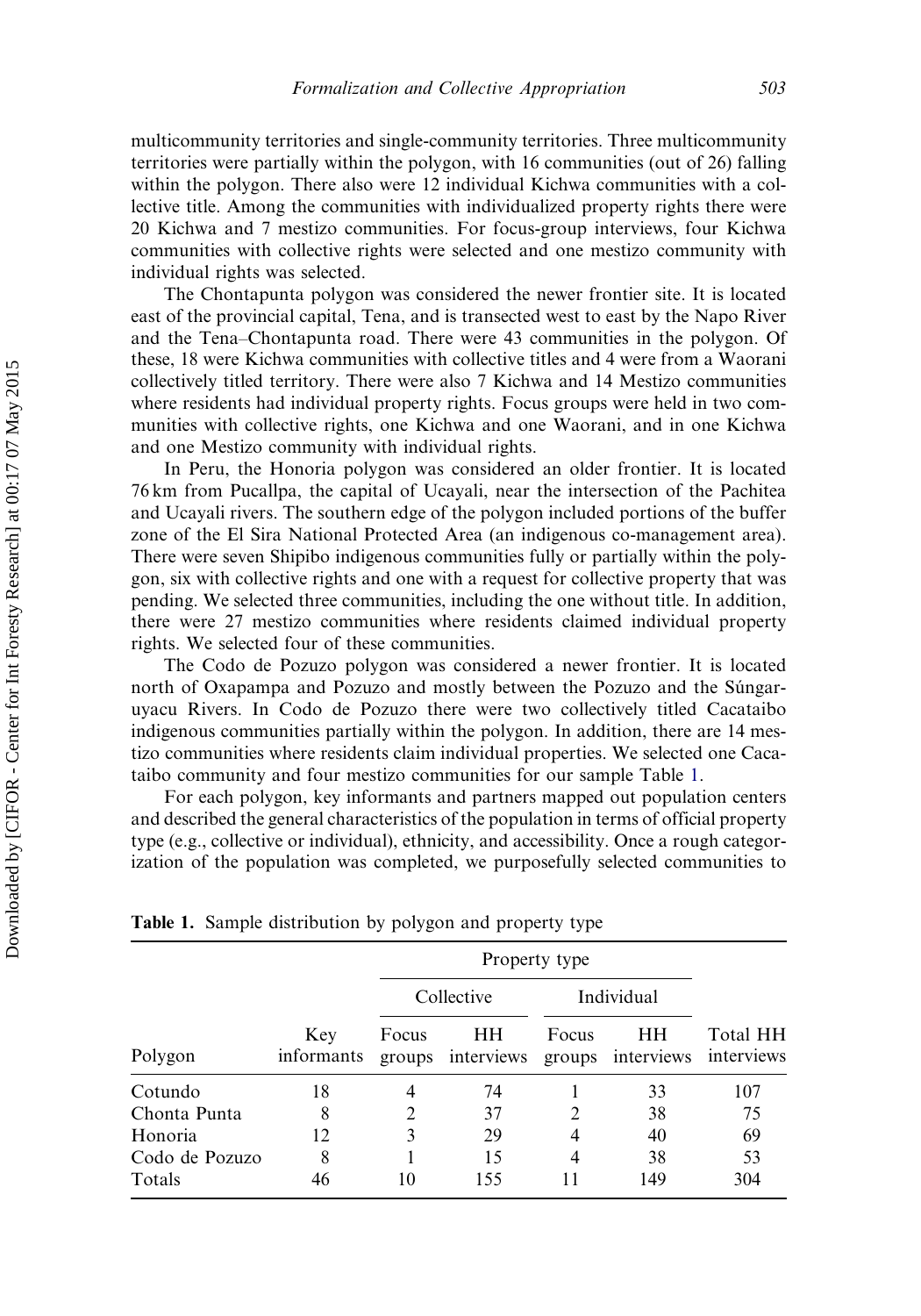represent the defined groups and to distribute sites geographically to ensure variation in accessibility and age of settlement. In selected communities, after introductions to community leaders, we invited them and other available residents (male and female) to participate in focus-group discussions of the community's history, composition, and patterns of land use and access rights to resources. Most communities easily agreed to participate in the interviews, although some Kichwa communities in Contundo were initially hesitant and required additional explanation, to assure them that field teams were not associated with oil prospectors. In addition, some communities in one of the Peruvian polygons were excluded due to the reported presence of coca production and consequent suspicion of outsiders.

Focu-group interviews involved two activities: (1) tracing the history of the group and identifying key moments of change, including changes in land use; and (2) discussing land and forest use, the distribution of rights, and nature of tenure security. We completed 21 focus group interviews with 273 total participants (35% female). After the focus-group interviews, we randomly selected households for interview (households that could not be contacted during the visit were replaced by randomly selected alternates drawn from information provided by community leaders). We conducted a total of 304 household interviews that focused on land and forest use, property rights, and perceptions of tenure security.

In this research, we were interested in local people's perceptions of their property and its characteristics. We wanted to know what land families claimed, how they used this land, and, importantly, how they justified their claim.<sup>[3](#page-16-0)</sup> Beyond the ideal formal classifications, we wanted to capture, to the extent possible, the informal views and concepts used by different groups of residents to define their property. To that end, in the focus groups and household surveys we asked informants to prepare a sketch map of the areas and resources they used. Then, using the maps as a guide, we asked informants about ownership and control of each area (including who could make decisions about the area, and who else used the area). For each area, we asked them the basis for claiming it as property. Finally, for each area we asked them if they felt their ability to access or use of each area was secure and to describe why or why not.

#### Results and Discussion

In this section we discuss the configuration of property for groups with collective and individual rights in turn, then follow with a discussion of tenure security.

#### Collective Properties

In Ecuador and Peru relatively large collective properties were demarcated and titled for indigenous people. In general, the demarcation process attempted to respond to indigenous petitions for recognition of land rights, with the size and configuration of the properties based on assessments of their cultural and livelihoods needs. In Ecuador, several of the more recent collective properties were formed by groups of families that left older collective properties in search of additional land. In Peru, most of the sampled communities had pending petitions to the government for expansion of their territories. One Shipibo community in the Honoria polygon was still struggling to gain recognition of its land claim, as mestizo settlers have occupied a portion of their territory and government officials refuse to intervene in the dispute.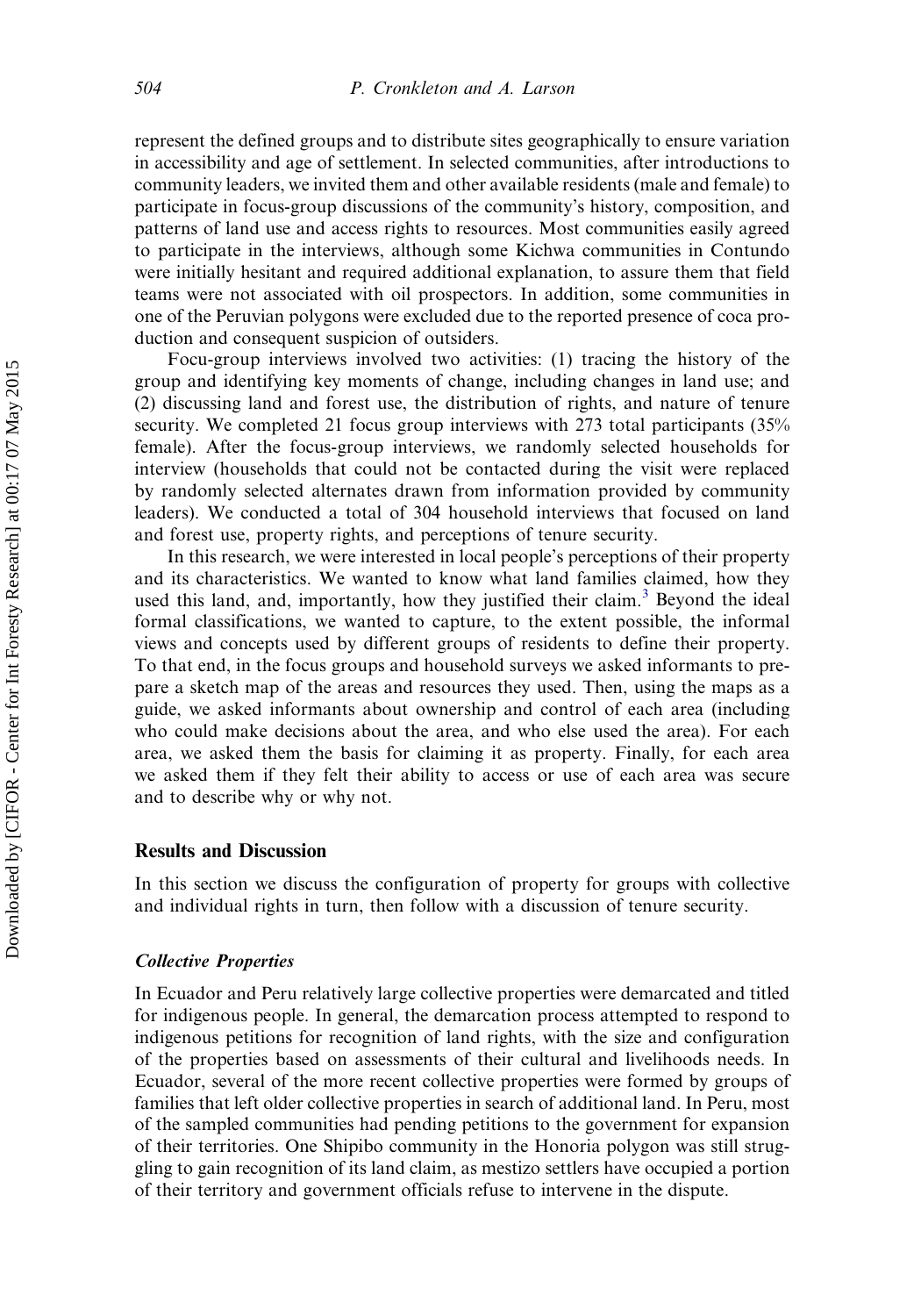For these communal properties, the title demarcated the outer edge only. Internally, access and governance institutions were left to the customary practices of residents. Therefore, inside the polygon the customary systems for allocating rights to resources resulted in complex nested systems with mosaics of both collective and individual institutions, as observed in other communal lands (Ankersen and Barnes [2004\)](#page-16-0). In these systems, communal governance bodies granted households individual rights over areas for agricultural uses. In Ecuador's multicommunity properties, there was another tier of governance: In these cases the allocation of individual parcels took place at the community level, while multicommunity governance entities focused on higher level organizational concerns.

In the observed communities, not all of the land was allocated to individuals; rather, in most cases some areas were held collectively, particularly forestlands. In Peru forests are officially state property and should be held as reserves. In both countries, commercial use of forest resources requires official authorization, but in practice few households comply. Typically, informants reported that the communal forest area was maintained as a reserve—not as a protected area for forest conservation but for future allocation to individual households for agriculture. One Ecuadorean community had enrolled some of its forest in the Socio Bosque program, a payment for ecosystem services (PES)-like program that pays indigenous people and communities to set aside forest lands for conservation (see [http://sociobosque.ambiente.gob.ec/\)](http://sociobosque.ambiente.gob.ec/). None of the sampled indigenous communities in Peru participated in similar initiatives.

The smallest units in these nested systems were areas allocated to individual households for productive purposes. In each community, member households were allocated parcels of land to cultivate. Households had exclusive access to these areas, with variation in terms of intensity (i.e., how explicitly boundaries were defined) and permanence (i.e., how long the individual right persisted). This appears at least partially due to population pressure within landholdings. In some of the Kichwa communities most community land was allocated to individual households in parcels that gave exclusion rights over cultivated areas but also secondary fallows and some remnant forest patches. The individual rights to the land, although not recognized by formal law, could be inherited by the owner's children. Clear, permanent boundaries were sometimes demarcated between parcels, with trees, bushes, and other vegetation forming living fences. In older communities, internal informal boundaries followed natural features of the landscape. However, informants in some newer collective properties reported that household parcels were divided symmetrically, demonstrating the influence of the agrarian reform agency. In less densely settled areas, as observed in some Shipibo communities in Peru, the exclusive rights covered cultivated land and forest fallows, but old-growth forests around and between parcels were collectively owned and accessed as part of the general forest reserve and could be claimed or assigned to families in need of land. The least intensive or permanent system was observed among the Waorani in Ecuador, where individual families claimed several small parcels to cultivate for a few years but once abandoned made no further claim to the area, at which point it was considered to return to the commons.

#### Individual Properties

In both countries the selected communities with formal individual rights all originated from spontaneous settlement rather than government-directed colonization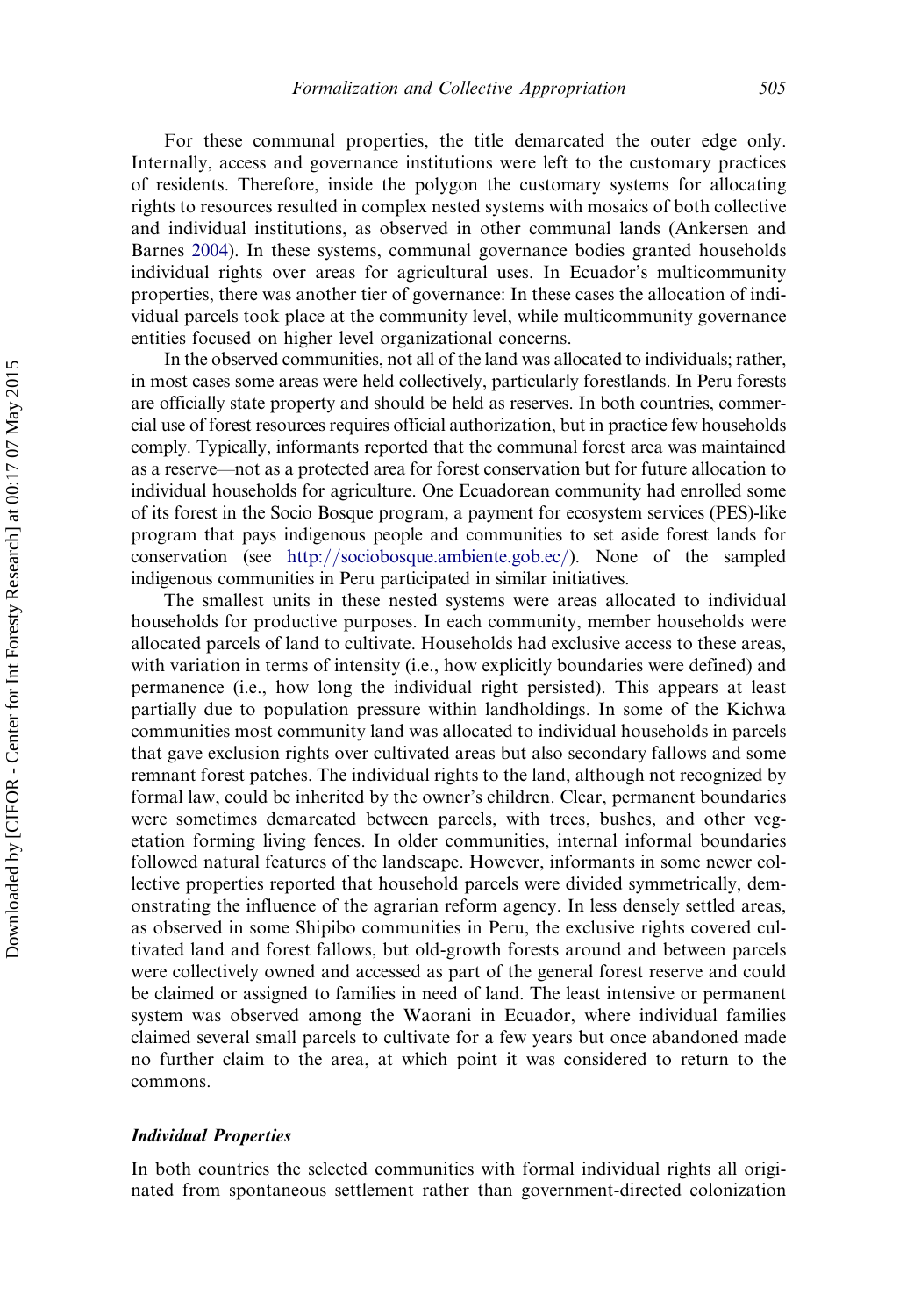projects. In general, the origins of these settlements followed similar patterns in which migrant groups occupied land they viewed as unoccupied, organized to demarcate boundaries, and later sought official recognition for their plots. The occupation could be quite opportunistic, with the group coalescing around collective agreement on boundaries later, or could be highly organized from the start. For example, in Ecuador during the 1970s and 1980s many spontaneous settlements were formed by groups of families that created ''precooperatives'' as they occupied land, deforested it, and then petitioned the IERAC (Instituto Ecuatoriano de Reforma Agraria y Colonización) for individual title (Uquillas [1984,](#page-18-0) 277). In this process, settler families attempted to configure properties the size and shape they expected the government to accept (i.e., rectangular lots about 50 hectares or less in most cases) and began clearing land for cultivation to demonstrate use.

Once established, families petitioned local government for authorization to occupy their land, usually the first step in applying for title. Typically, after settlement the families pooled resources and contracted surveyors to document the boundaries between their plots, and in several cases residents reportedly sold timber to cover costs. Families often used winding roads or watercourses as the starting point for demarcated lots, but irregular frontage mean that lots were not always rectangular. When surveyors later measured boundaries, they usually reconfigured holdings to make straighter boundaries. However, these changes were not always accepted, leading to conflict and interesting innovations between neighbors, such as purchasing small portions to adapt to the new borders or maintaining the original ones through informal agreements. The process of occupying land would be repeated as community members claimed additional areas beyond their established lots for expansion to provide land for the younger generation (similar to the indigenous reserves discussed previously) or to accommodate migrants that are more recent.

While the individual rights claimed by households appear relatively simple compared to the complex nested mosaics in communal lands, we observed significant variation in the nature and composition of rights. Although title is the ideal goal, many did not have title or were in the process of formalization. Titles did not always cover what smallholders considered to be their entire property (we return to this point later). Many claims were locally legitimate but informal. This includes lands that had been formally titled but then transferred without officially registering new owners.

Titles were not the only type of official documentation reported by informants to justify their property claim. Households often held ''authorizations to occupy'' permits (*constancias de posesión*) issued by local government authorities to recognize families homesteading at a given location. These types of documents are intended to be an initial step in the titling process. For a number of reasons (including factors outside their control, like government inertia) some households did not pursue additional steps. Thus, they are left with a kind of ''imperfect title'' that officially does not provide full legal property rights. In practice, however, local people often considered this to be sufficient official recognition of legitimacy of their property claims.

In some cases, landowners received title but then transferred rights or modified the holding without formalizing the change. Sometimes they sold the land but the new owner did not transfer the title to his or her name, reporting that the cost in capital and time was prohibitive. In this situation, they rely on the bill of sale and recognition by neighbors to justify their ownership, at least temporarily. Sometimes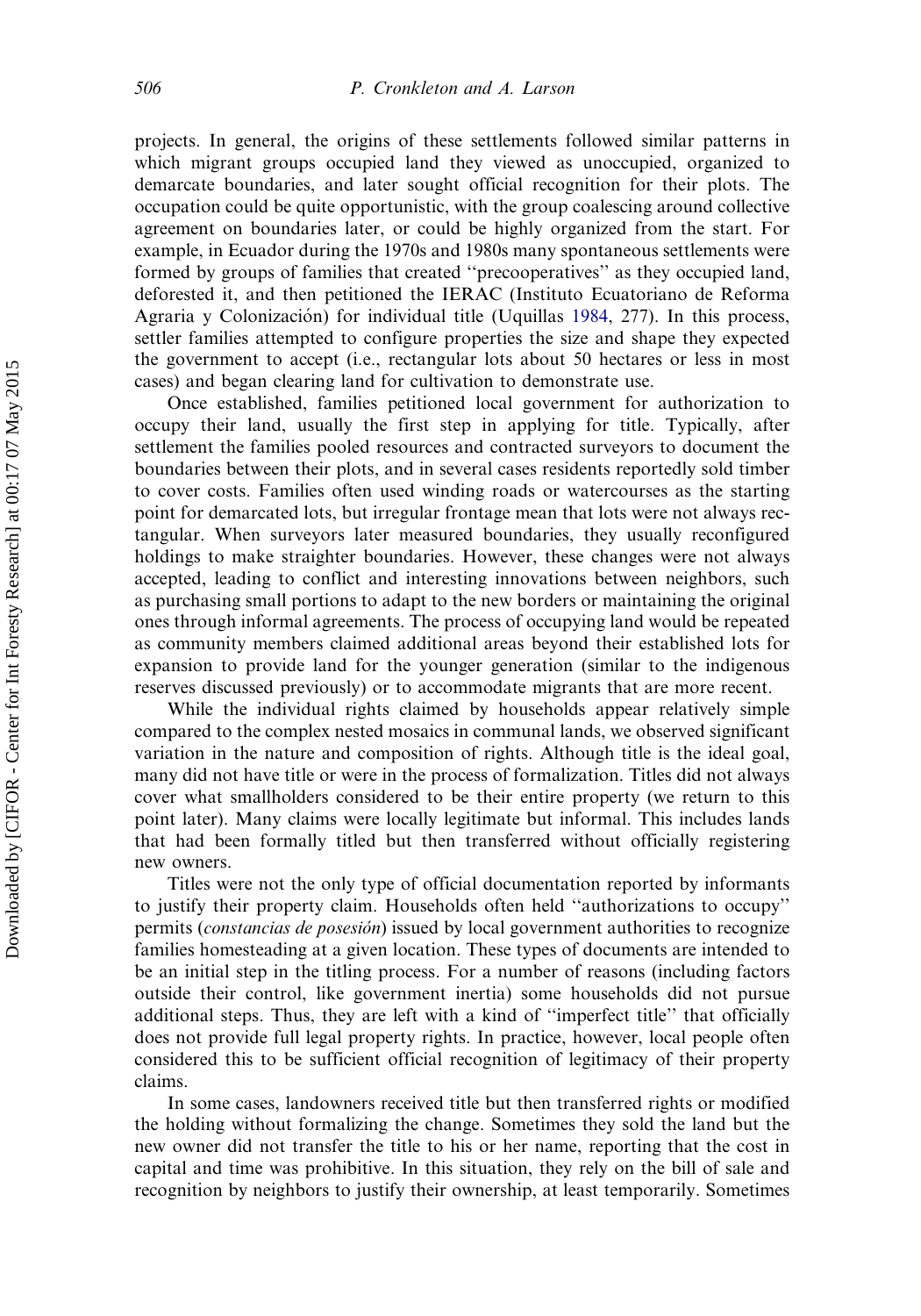families occupied land they had received through inheritance, such as areas divided among siblings. This tendency was observed in Ecuador by Bilsborrow, Barbieri, and Pan ([2004](#page-17-0)), who noted a decline in households with full legal title from 50% to only 34% from 1990 to 1999 (Bilsborrow, Barbieri, and Pan [2004\)](#page-17-0). Households often maintained the original title that was not in their name because they did not have the means or did not see the need to change it.

The properties smallholders claimed were not always fully recognized by the state. In Peru, the government does not title forest, so that frequently smallholders found that they could only receive title to deforested areas in use or recently put in fallow. This created an incentive to clear more forest. Even though forest remnants were excluded from formally titled land, families still retained claims to these areas and neighbors saw this as legitimate. However, some expressed concern that outsiders would see forest as unoccupied land and would try to settle there.

Because the spontaneous settlements occurred in places perceived to be unoccupied or unclaimed, which usually meant forestland, the subsequent land claims sometimes overlapped (or were wholly superimposed on) existing properties from neighboring communities, large landholdings, or protected areas. The new settlers are frequently unaware of existing titles or land classifications, and when they petition the state to request title they learn that the overlapping area will not be included. Though they cannot get title, this does not mean they stop using the land. For example, communities bordering the El Sira buffer zone had old fields and fallows located in the area and continued to return to these areas to harvest fruit and other produce. In Ecuador, one community that had formed near the Reserva Ecologica Antisana could not receive title because of the protected status of the area.

Along Amazonian river systems, the changing landscape influences property holdings. In both countries residents of communities near rivers cultivated the rich alluvial soils of beaches and islands that appeared seasonally. Such areas fell outside of formally titled lands but were claimed as a type of temporary property. Once a household cultivated such areas, neighbors respected the claims while that household worked the land. However, there is always a level of uncertainty because no one knows where the islands will appear each year or how big they will be.

Another problem faced by smallholders with properties bordering rivers was that rivers eroded formal boundaries and changed course. Traditionally, before formal land allocation, families could shift in response, but formal boundaries make this more difficult.

#### Sources of Tenure Security

When discussing the nature of tenure security with informants from these different groups, we observed little difference between the sources of security in collective and individualized properties. Informants from all groups reported that land title was one important way to ensure secure tenure, but title alone was also seen as insufficient for a variety of reasons. For example, some informants expressed a lack of confidence that government authorities would defend this right. In these cases, residents relied on similar institutions and concepts to defend claims to land, allowing them to feel secure in their property rights even though there was variation in the formality of their rights, and in spite of occasional conflicts.

Although title was often seen as ideal, there was also some confusion over what formalization meant. In Peru, indigenous people seemed to assume that their title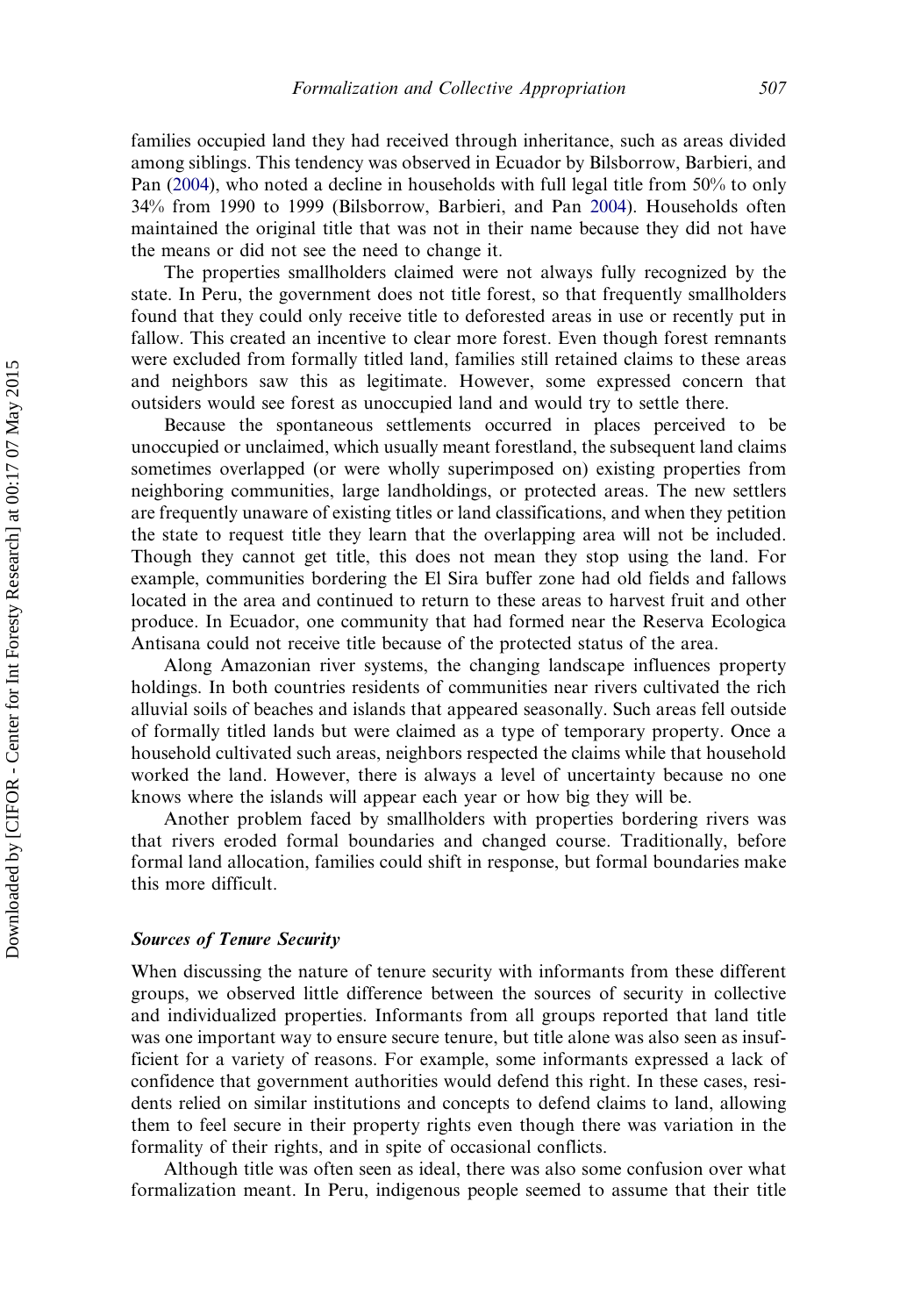gave them ownership of their forest, even though technically it remained state property that they were allowed to use. For individual properties, occupancy permits were often seen as sufficiently formal to provide security. In other cases, the fact that land had a title was sufficient even if rights had been transferred to another. Informal recognition of transfer made transferred rights formal enough.

A second essential factor for perceived security was shared group identity and membership in social networks, or some collective recognition of belonging. Informants in collective indigenous groups cited ethnic identity as a fundamental justification for claiming and using land, which is not surprising. Households with individual holdings also referred to community membership as a factor ensuring that neighbors respected boundaries and recognized rights. Informants also cited long-term historical ties with their neighbors and other community members. Community members and neighbors invested in collective labor to demarcate boundaries, in communities with both collective and individual property rights. This labor not only defined mutually agreed boundaries, but also reinforced collective processes of governance.

Finally, the third factor mentioned by respondents to secure and maintain access to property is the occupation and use of land. Occupation was usually demonstrated through forest clearing. Residents of both collective and individual properties cited this, though less in Kichwa collective properties where household land was permanently assigned. Nevertheless, in general, occupying and using land is the first step in claiming a formal right to land in the Amazon, and continued use and occupation is tied to local legitimacy.

Residents criticized neighbors not living on or actively cultivating the land. In collective areas this was considered grounds for reassigning the land to another family. Surprisingly, some informants from communities with individualized private properties reported that such land could be transferred to others, even if the owner held legal, individual title. In Peru, some informants used this logic to justify claims to portions of their holding that fell on land titled to large agro-industrial enterprises. In their view, they were putting the land to use while the company was not.

### **Conclusions**

Although emphasis on land formalization efforts has shifted between apparently distinct collective and individual rights over time, in the four sampled polygons there was not always a clear dichotomy between the two. Rather, we observed mosaics of rights with properties that included collective and individual characteristics and overlapping combinations of rights that blurred distinctions. Though theorists from the property rights school emphasize the importance of the individual, this research emphasizes the importance of the collective. That is, not only is there private individual behavior and land allocation in many collective research communities, but there is also collective behavior and land allocation in many individualized communities.

The study finds that residents of both types of property use collective processes and concepts to establish shared norms and define acceptable behavior for allocating natural resources. Within communal properties, residents implement a variety of arrangements based on customary norms and practices to allocate access rights to forestlands formally owned by the collective. In a similar process, groups moving into forest frontiers adopt collective concepts and practices to claim and subdivide space. In such cases collective action is usually seen as a means toward individual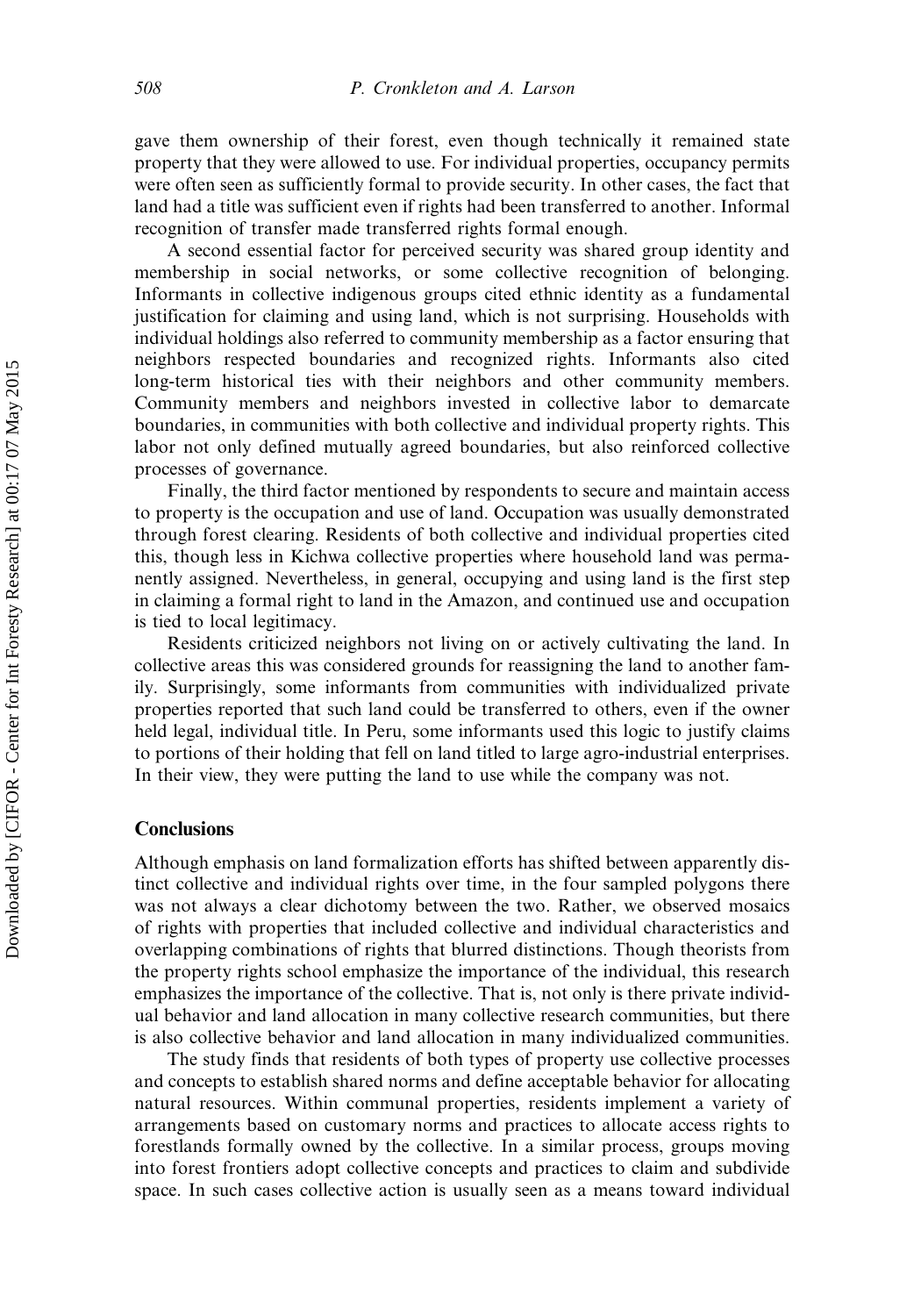ends, though at times, even after formal individual rights are granted, collective rules and concepts persist and help define the legitimacy of property claims.

In communally titled areas, although there were formal external boundaries defining a collective right, internally we observed mosaics of nested communal and individual rights. Customary institutions provided a basis for households to hold individual rights over areas used for cultivation, and such systems predominated across productive activities. These customary systems assigned individual rights that were anchored within shared rules, common understanding, and social networks, and were more permanent in some indigenous groups, and more temporary in others. In more densely populated areas with more permanent divisions, families invested in collective labor to demarcate these unofficial individualized boundaries. Common forested areas were held primarily for distribution to future generations. Although property tended to become more intensely defined and permanent over time and as population increased, the informal rights based on collective consensus gave flexibility to respond to change and to mediate conflict.

In areas of formal individual property, it appeared that while spontaneous settlement was taking place, residents relied on informal collective institutions and shared sets of rules and frameworks to mediate conflict, establish boundaries, and legitimize occupancy claims. Particularly in the absence of state agencies, community organizations maintained some collective authority to govern property institutions. Many of these communities defined and maintained common areas for schools, plazas, or sports fields. Both collective and individual rights coexist and are used by residents in combination to assign access, to mediate conflict, and to defend shared interests. Neighbors defined boundaries together, and if conflicts resulted, as in the collective properties discussed earlier, they were mediated by the community. The legitimacy of claims depends on community consensus, even in some cases after formal titling takes place.

Also in individualized areas, in Peru, forest areas for future allocation were identified as a kind of commons—for future generations and new migrants. These areas were not recognized by the state until later, when occupied and divided by residents (however, this also meant that the state could, in the meantime, allocate that land to others, thus generating conflict). In Ecuador we did not observe this, at least partly because there was a dearth of ''unoccupied'' areas in the two polygons that could have been claimed for settlement.

Another observation is that formalization was not permanent. Formalization tends to be seen as the endpoint in land reform efforts, a situation where uncertainty is resolved and agencies responsible for tenure can move on to other ''informal'' areas. However, where states are weak or lack the capacity to monitor change and authorize transactions or where rules are inflexible and do not respond to local needs, the formalized right can slip back into informal states (through a process of informalization). For example, landowners frequently sell or transfer their land to others but there is no formal transfer of rights to the new owner. Usually this is because of the high cost or complications related to this bureaucratic transfer process. The new owner relies on proof of purchase, and recognition of neighbors, as sufficient to justify the claim. It is also common for people to inherit land or have a property split among siblings without these changed configurations being documented officially. It is not that these people are apathetic; it is that the process to transfer title is not facilitated by governmental agencies. The legitimacy of individual rights depends on community consensus, and sometimes that consensus sees informal rights as legitimate or even formal rights as illegitimate.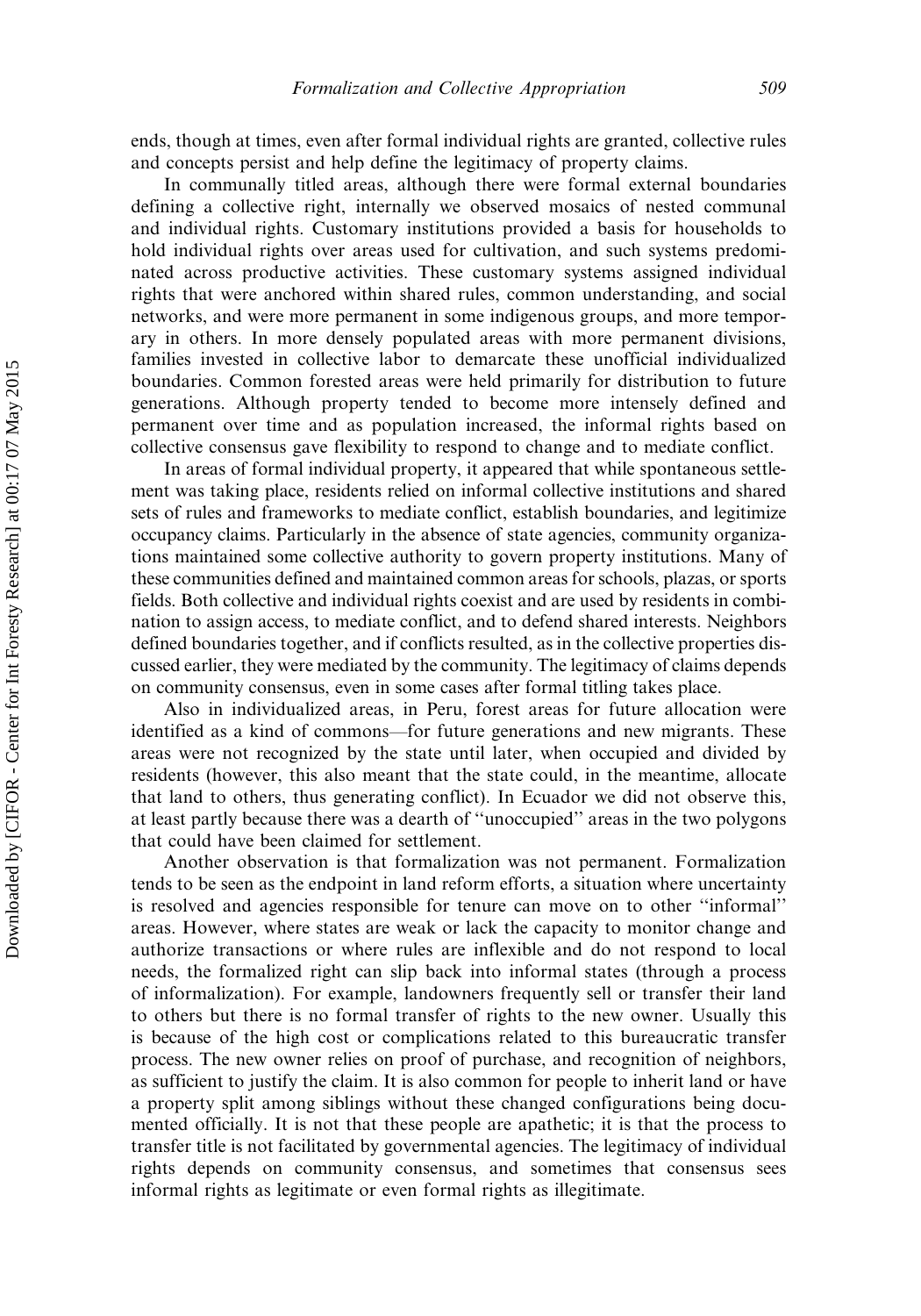<span id="page-16-0"></span>The importance of the collective and social relations for both types of properties was particularly salient in the sources of tenure security identified by the different groups. Though all groups identified title as one source of security, this was almost always considered insufficient. All of the groups interviewed referred to three main sources of security: title, or more accurately, some kind of formal recognition; social networks and community relations; and demonstrated use, which further establishes the legitimacy of claims with neighbors.

Though the property rights school assumes that titling can be massive, accurate, and unambiguous and will guarantee tenure security, practice demonstrates otherwise. Both indigenous and mestizo residents in these study sites look optimistically on formalization, but they are also aware that it rarely provides the expected benefits. Given the effort and funds put into titling, it is somewhat surprising that rural people still depend mostly on customary networks and relations to defend their property rights.

#### Acknowledgments

We especially want to thank Matias Pérez-Ojeda del Arco, Gabriela Erazo, and Juan Carlos Izurieta for their dedication in conducting fieldwork and providing insights for synthesizing research data.

#### Funding

This research was carried out by CIFOR as part of the CGIAR Research Program on Forest, Trees and Agroforestry (CRP-FTA). It was supported by the U.S. Agency for International Development (USAID) with the Initiative for Conservation in the Andean Amazon (ICAA). We authors thank our national partners, the Instituto del Bien Común (IBC) in Peru and Grupo Faro in Ecuador, where we also had important support from GIZ.

#### **Notes**

- 1. See Kelly and Peluso [\(2015](#page-17-0)), however, for many examples of property rights formalization that do not favor local people.
- 2. The quality of the research often depends on access granted based on trust through prior relationships, especially in indigenous communities. In Ecuador, GIZ (German Agency for International Cooperation) had been working closely with the provincial government of Napo and had important ties to both indigenous and nonindigenous leaders who could facilitate the entry into communities. In Peru, IBC (Instituto de Bien Común) had done prior research in Hua´nuco and was supporting indigenous communities in their land claims.
- 3. We did not ask directly whether the informants had land titles but only recorded this if volunteered. We wanted to know about all the land they used, not just the land over which they held official rights. Also, given the short visits of field teams, we expected questions of official documentation to land would make some informants uncomfortable (e.g., in Ecuador new land taxes were being debated at the time of our research).

#### References

Ankersen, T., and G. Barnes. 2004. Inside the polygon: Emerging community tenure systems and forest resource extraction. In Working forests in the neotropics: Conservation through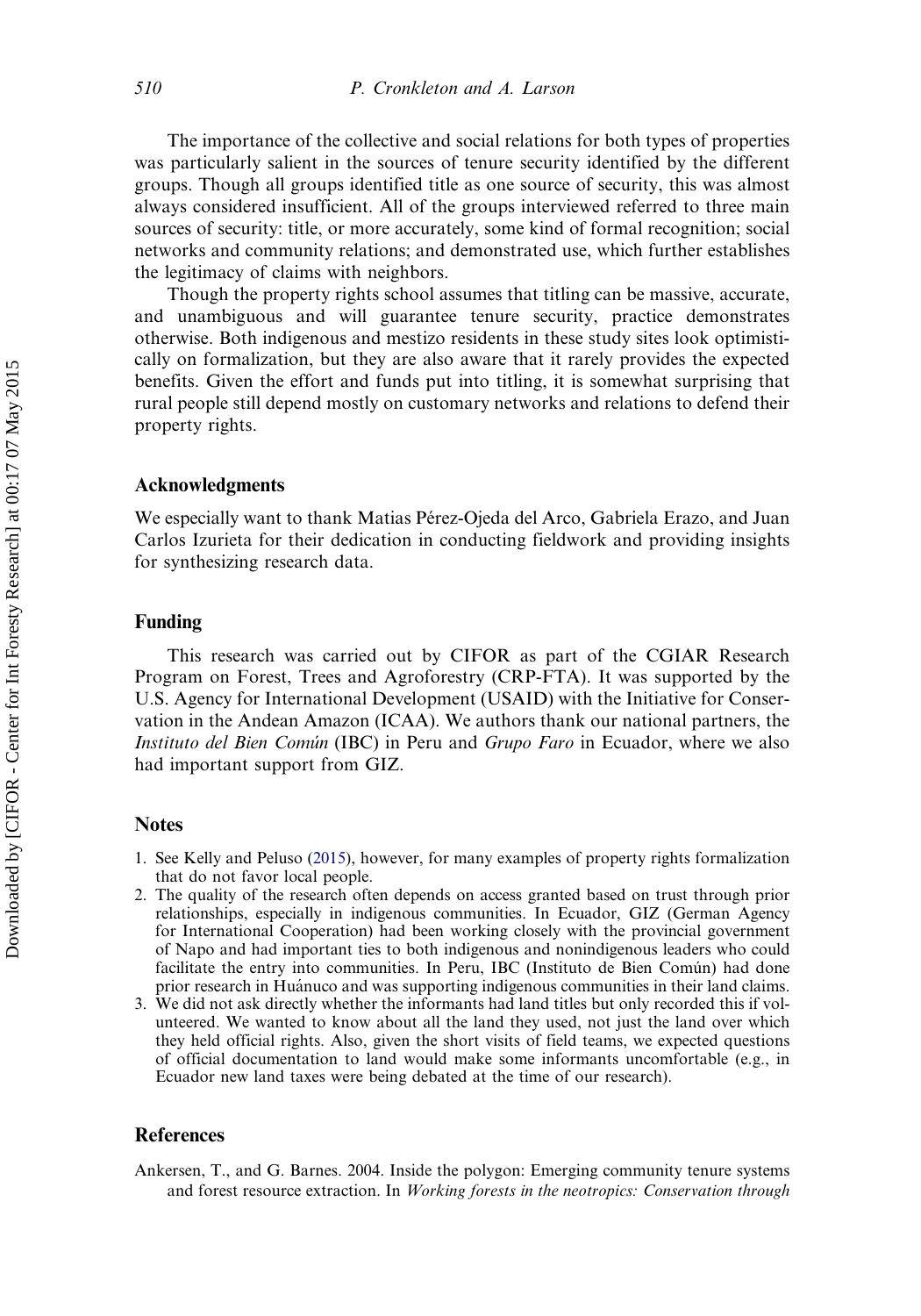<span id="page-17-0"></span>sustainable management?, ed. D. Zarin, 156–77. New York, NY: Columbia University Press.

- Bilsborrow, R. E., A. F. Barbieri, and W. Pan. 2004. Changes in population and land use over time in the Ecuadorian Amazon. Acta Amazonica 34(4):635-47. [doi:10.1590](http://dx.doi.org/10.1590/S0044--59672004000400015)/S0044-[59672004000400015](http://dx.doi.org/10.1590/S0044--59672004000400015)
- Bremner, J., and L. Lu. 2006. Common property among indigenous peoples of the Ecuadorian Amazon. Conservation and Society 4(4):499–521.
- Broegaard, R. B. 2009. Land access and titling in Nicaragua. Development and Change 40(1):149–69. [doi:10.1111](http://dx.doi.org/10.1111/j.1467-7660.2009.01509.x)/[j.1467-7660.2009.01509.x](http://dx.doi.org/10.1111/j.1467-7660.2009.01509.x)
- Bromley, D. W. 2008. Formalizing property relations in the development world: The wrong prescription for the wrong maladay. Land Use Policy 26:20-27. [doi:10.1016](http://dx.doi.org/10.1016/j.landusepol.2008.02.003)/[j.](http://dx.doi.org/10.1016/j.landusepol.2008.02.003) [landusepol.2008.02.003](http://dx.doi.org/10.1016/j.landusepol.2008.02.003)
- Cousins, B., T. Cousins, D. Hornby, R. Kingwill, L. Royston, and W. Smit. 2005. Will property rights reduce poverty in South Africa's 'second economy': Questioning the mythologies of Hernando de Soto. Policy Brief no.18. Cape Town, South Africa: PLAAS.
- Defensoria del Pueblo. 2014. Informe de Adjuntia ''Analisis de la politica publica sobre reconocimiento y titulación de las comunidades campesinas y nativas'' Informe No. 002-2014-DP/AMASPPI-PPI. Peru. [http://www.defensoria.gob.pe/Downloads/](http://www.defensoria.gob.pe/Downloads/descarga/Informe-002-2014-DP-AMASPPI-PPI.pdf) [descarga/Informe-002-2014-DP-AMASPPI-PPI.pdf](http://www.defensoria.gob.pe/Downloads/descarga/Informe-002-2014-DP-AMASPPI-PPI.pdf) (accessed 18 July 2014)
- del Castillo, L. 1997. Propiedad rural, titulación de tierras y propiedad comunal. Debate Agrario, Lima, Centro Peruano de Estudios Sociales 26. [http://www.cepes.org.pe/](http://www.cepes.org.pe/debate/debate26/04_Articulo.pdf) [debate/debate26/04\\_Articulo.pdf](http://www.cepes.org.pe/debate/debate26/04_Articulo.pdf) (accessed 18 July 2014)
- de Soto, H. 2000. The mystery of capital. London, UK: Bantam.
- de Soto, H. 2011. The Amazon is not Avatar. In OECD, Development cooperation report 2011, 50th anniversary edition, 79–90. Paris, France: OECD Publishing.
- Jones, J. 1990. Colonization and environment: Land settlement projects in Central America. Tokyo, Japan: UN University Press.
- Katz, E. 2001. Social capital and natural capital: A comparative analysis of land tenure and natural resource management in Guatemala. Journal of Land Economics 76(1):114-32.
- Kelly, A. B., and N. L. Peluso. 2015. Frontiers of commodification: State lands and their formalization. Society & Natural Resources 28(5). [doi:10.1080](http://dx.doi.org/10.1080/08941920.2015.1014602)/[08941920.2015.1014602](http://dx.doi.org/10.1080/08941920.2015.1014602)
- Kerekes, C. B., and C. R. Williamson. 2010. Propertyless in Peru, even with a government land title. American Journal of Economics and Sociology  $69(3):1011-33$ . [doi:10.1111](http://dx.doi.org/10.1111/j.1536-7150.2010.00734.x)/ [j.1536-7150.2010.00734.x](http://dx.doi.org/10.1111/j.1536-7150.2010.00734.x)
- Loker, W. M. 1993. The human ecology of cattle raising in the Peruvian Amazon: The view from the farm. Human Organization 52(1):14–24.
- Meinzen-Dick, R., and E. Mwangi. 2009. Cutting the web of interests: Pitfalls of formalizing property rights. Land Use Policy 26(1):36-43. [doi:10.1016](http://dx.doi.org/10.1016/j.landusepol.2007.06.003)/[j.landusepol.2007.06.003](http://dx.doi.org/10.1016/j.landusepol.2007.06.003)
- Nygren, A. 2004. Competing claims on disputed lands: The complexity of resource tenure in the Nicaraguan interior. Latin America Research Review 39:123–53. [doi:10.1353](http://dx.doi.org/10.1353/lar.2004.0015)/ [lar.2004.0015](http://dx.doi.org/10.1353/lar.2004.0015)
- Ostrom, E. 2005. Understanding institutional diversity. Princeton, NJ: Princeton University Press.
- Plant, R., and S. Hvalkof. 2001. Land titling and indigenous peoples. Washington, DC: Inter-American Development Bank.
- Poffenberger, M. ed. 1990. Keepers of the forest: Land management alternatives in Southeast Asia. West Hartford, CT: Kumarian Press.
- Rolda´n, R. 2004a. Importancia de los territorios colectivos de indı´genas y afroamericanos en el desarrollo rural. In Desarrollo territorial rural en América Latina y el Caribe, ed. R. Echeverría, 135–61. La Paz, Bolivia: BID/INRA, Bolivia.
- Roldán, R. 2004b. Models for recognizing land rights in Latin America. Biodiversity Series Paper 99. Washington, DC: World Bank Environment Department.